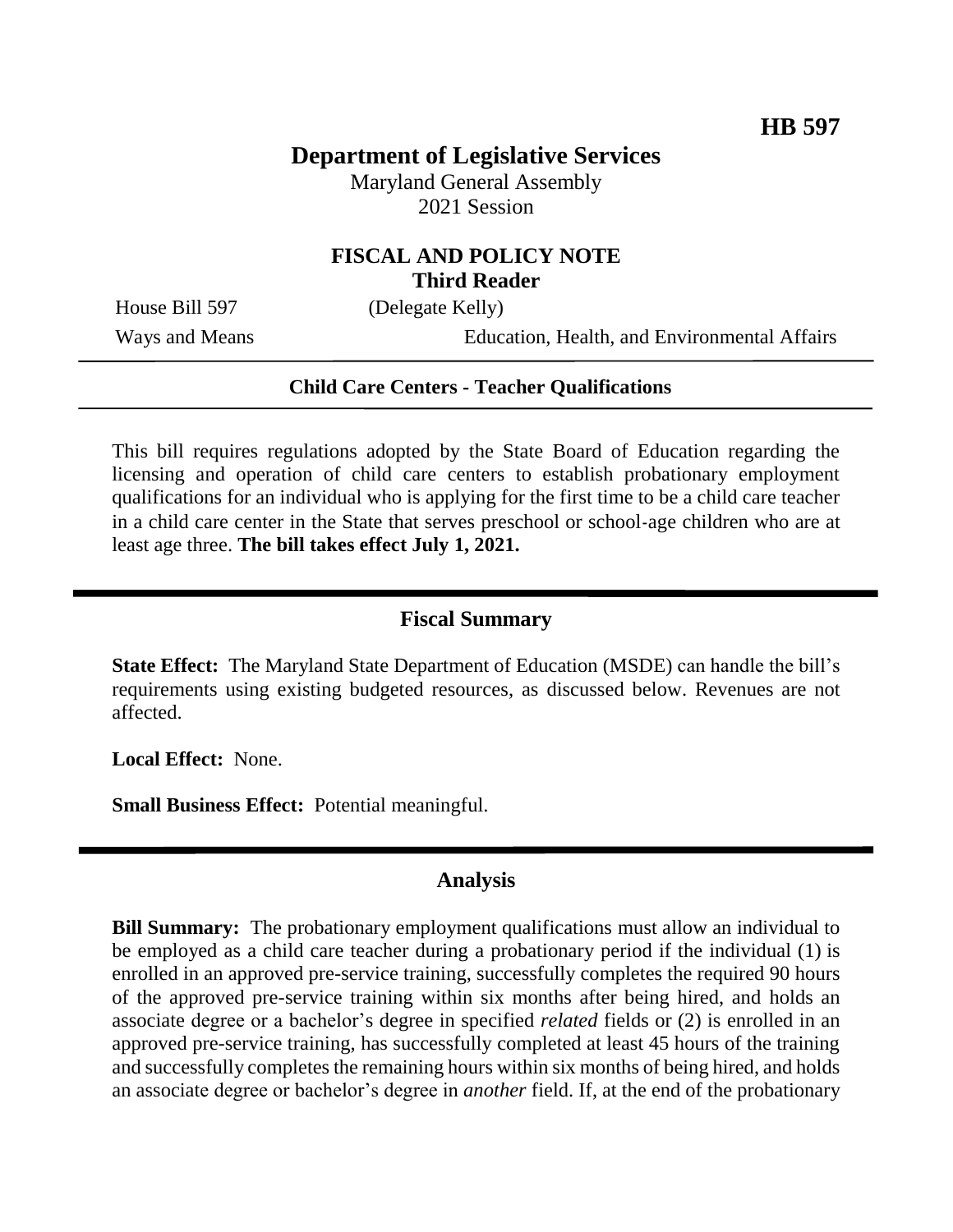period, an individual has not completed the required pre-service training, the child care center must, with no further cause, terminate the individual or reassign the individual to a nonteaching position.

**Current Law:** The State board must adopt rules and regulations for licensing and operating child care centers that meet specified requirements. Regulations also specify numerous requirements for employees of child care centers. Pursuant to regulation, an individual may qualify as a child care teacher by meeting one of a number of requirements regarding experience and/or education. For example, to qualify as a child care teacher in a preschool center, an individual must (1) be age 19 or older; (2) have a high school diploma, a certificate of high school equivalence, or courses for credit from an accredited college or university; (3) have successfully completed six semester hours or 90 hours or their equivalent of approved pre-service training, or hold a specified credential; (4) have completed specified trainings regarding health and safety and ADA compliance; (5) have completed specified training regarding communicating with staff, parents, and the public, or at least one academic college course for credit; and (6) have at least one year of experience working under supervision in a child care center or similar setting or as a registered family child care provider, or one year of college, or a combination of experience and college, as specified.

**State Expenditures:** MSDE advises that the Office of Child Care (OCC) needs to track the status of all child care staff that are allowed to begin employment and have six months to attain the appropriate training and that expenditures accordingly increase by approximately \$325,000 annually (\$268,000 in fiscal 2022) to account for hiring four additional licensing specialists. The Department of Legislative Services (DLS) disagrees and notes that the establishment of probationary employment qualifications does not necessarily increase overall workload, as it is assumed that the efforts associated with verifying employee qualifications will generally remain the same, only successful *completion* of pre-service training will be verified at a separate (later) time.

To the extent that the regulations adopted by MSDE include a more stringent monitoring process for probationary employees, general fund expenditures *may* increase to account for more frequent interactions between probationary employees and OCC licensing staff. However, any such impact will also depend on the number of probationary employees each year and the specific requirements in regulation. *For illustrative purposes only*, general fund expenditures increase by approximately \$80,000 for each licensing specialist that *may* be needed *if* regulations adopted by MSDE and the numbers of probationary employees each year support the need for additional staff. However, any impact of the regulations would specifically be accounted for in the fiscal analysis of the regulation prepared by DLS for the Joint Committee on Administrative, Executive, and Legislative Review.